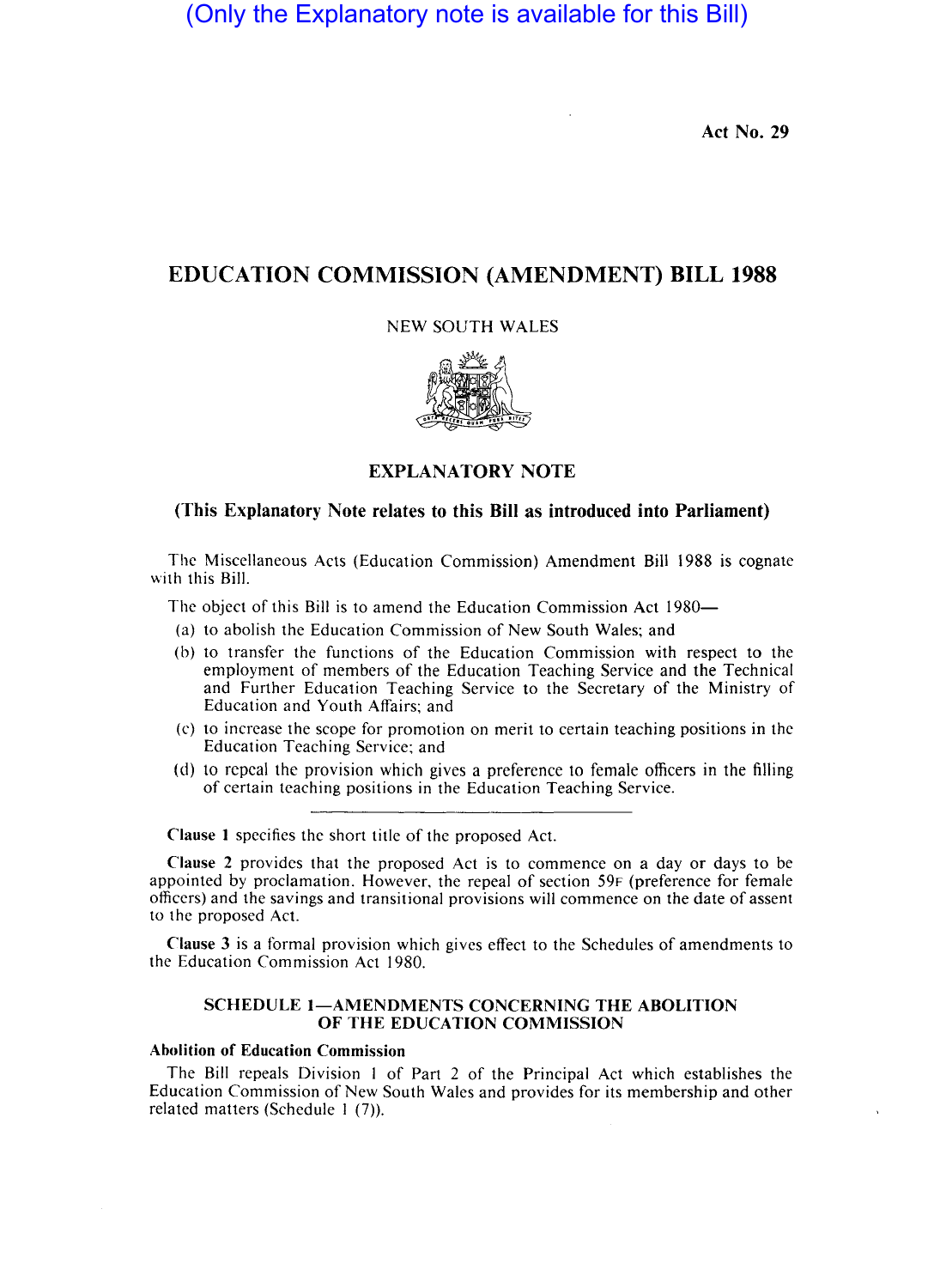The Bill also repeals Subdivision 3 of Division 2 of Part 2 of the Principal Act which specifies the Education Commission's functions in relation to the formulation and implementation of policies concerning public education in New South Wales (Schedule  $1$  (16)). As a consequence, Subdivision 5, dealing with the regulation of the exercise of those functions, is also omitted (Schedule 1  $(18)$ ).

The Bill amends sections 46 (2) and 54 (2) of the Principal Act so as to remove the requirement that the Education Commission approve appointments by a Director-General to certain senior positions in a Teaching Service (Schedule 1 (20)).

As a consequence of the proposed abolition of the Education Commission, the Bill substitutes the short title of the Principal Act which will be the Teaching Services Act 1980 (Schedule I (2)).

Schedule 1 (1), (3), (5) (a), (9)–(11), (14), (17), (21), (22), (24) and (25) make other consequential amendments.

#### Transfer of Education Commission's functions as an employer

The Bill transfers the functions of the Education Commission in relation to the employment of members of the Teaching Services to the Secretary of the Ministry of Education and Youth Affairs (Schedule  $1$  (13) and (19)). The Secretary will act for that purpose on behalf of the Crown (Schedule  $\frac{1}{2}$  (12)). As a result of the amendments to be made to sections  $24-26$  of the Principal Act by Schedule 1(13), the Secretary (instead of the Education Commission)-

- (a) will be the employer of members of the Teaching Services in industrial proceedings; and
- (b) will determine conditions of employment in the Teaching Services; and
- (c) will enter into agreements in relation to industrial matters.

The amendments to be made by Schedule 1 (13) to sections 27 and 28 of the Principal Act will mean that the restrictions which presently apply to the exercise of functions by the Education Commission will apply to the Secretary.

The Bill inserts a new section 28A into the Principal Act which provides for the delegation of powers and functions by the Secretary (Schedule I (15)).

The Bill amends sections  $38(2)$  and  $40(2)$  of the Principal Act so as to require a Director-General to consult with the Secretary (instead of the Education Commission) before exercising functions in relation to determining staff establishments for schools (Schedule 1 (19)).

The Bill also amends sections 47 (4), 50 (4), 51 (2), 55 (4) and 67 (2) of the Principal Act which provide that certain appointments to the Teaching Services (for example, temporary appointments) are to be made subject to conditions determined or agreed to by the Education Commission. The Secretary will replace the Education Commission in this respect as a result of amendments to be made by Schedule 1 (19).

Amendments as a consequence of the transfer of functions to the Secretary are made by Schedule 1  $(5)$  (b),  $(6)$  and  $(8)$ .

#### Savings and transitional provisions

The Bill inserts savings and transitional provisions into the Principal Act (Schedule I (23) and (26». These provide for any assets, rights or liabilities of the Education Commission to be transferred to the Crown (proposed clause 6). Agreements entered into by the Education Commission in relation to industrial matters and determinations of conditions of employment. and delegations of functions. by the Contmission are specifically preserved (proposed clauses 7-9).